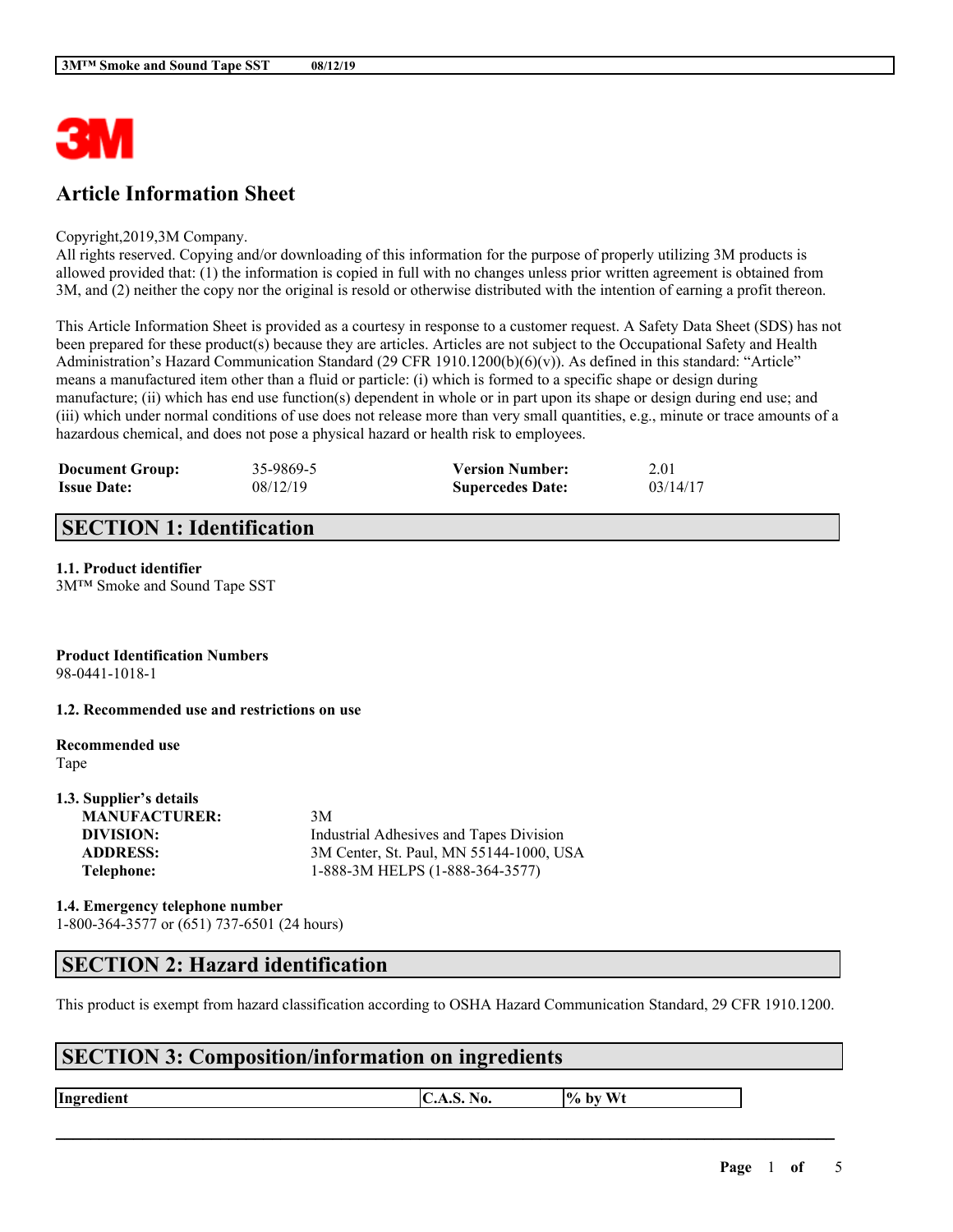| <b>3MTM Smoke and Sound Tape SST</b> | 08/12/19 |
|--------------------------------------|----------|
|--------------------------------------|----------|

| Polyethylene Copolymer Backing | Secret <sup>*</sup><br>rade | $\overline{\phantom{a}}$<br>40 |
|--------------------------------|-----------------------------|--------------------------------|
| Acrylic Adhesive               | Secret <sup>*</sup><br>rade | 30<br>6U                       |

\*The specific chemical identity and/or exact percentage (concentration) of this composition has been withheld as a trade secret.

# **SECTION 4: First aid measures**

#### **4.1. Description of first aid measures**

#### **Inhalation:**

No need for first aid is anticipated.

#### **Skin Contact:**

No need for first aid is anticipated.

**Eye Contact:** No need for first aid is anticipated.

# **If Swallowed:**

No need for first aid is anticipated.

# **SECTION 5: Fire-fighting measures**

In case of fire: Use a fire fighting agent suitable for ordinary combustible material such as water or foam.

### **SECTION 6: Accidental release measures**

#### **6.1. Personal precautions, protective equipment and emergency procedures** Not applicable.

**6.2. Environmental precautions**

Not applicable.

#### **6.3. Methods and material for containment and cleaning up**

Not applicable.

### **SECTION 7: Handling and storage**

#### **7.1. Precautions for safe handling**

This product is considered to be an article which does not release or otherwise result in exposure to a hazardous chemical under normal use conditions.

#### **7.2. Conditions for safe storage including any incompatibilities**

No special storage requirements.

# **SECTION 8: Exposure controls/personal protection**

This product is considered to be an article which does not release or otherwise result in exposure to a hazardous chemical under normal use conditions. No engineering controls or personal protective equipment (PPE) are necessary.

 $\mathcal{L}_\mathcal{L} = \mathcal{L}_\mathcal{L} = \mathcal{L}_\mathcal{L} = \mathcal{L}_\mathcal{L} = \mathcal{L}_\mathcal{L} = \mathcal{L}_\mathcal{L} = \mathcal{L}_\mathcal{L} = \mathcal{L}_\mathcal{L} = \mathcal{L}_\mathcal{L} = \mathcal{L}_\mathcal{L} = \mathcal{L}_\mathcal{L} = \mathcal{L}_\mathcal{L} = \mathcal{L}_\mathcal{L} = \mathcal{L}_\mathcal{L} = \mathcal{L}_\mathcal{L} = \mathcal{L}_\mathcal{L} = \mathcal{L}_\mathcal{L}$ 

# **SECTION 9: Physical and chemical properties**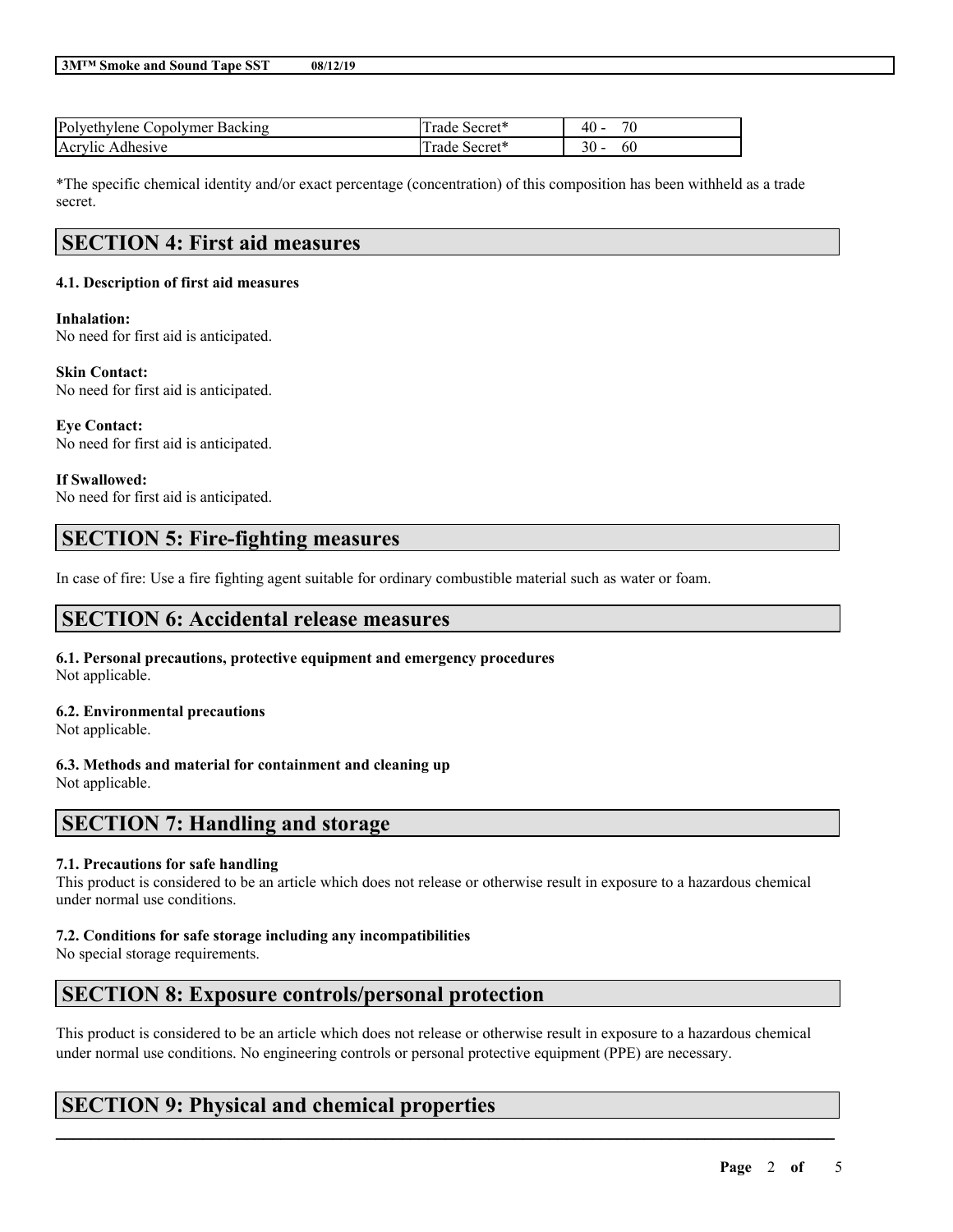**9.1. Information on basic physical and chemical properties**

**Appearance**

| <b>Physical state</b>                     | Solid                    |
|-------------------------------------------|--------------------------|
| Color                                     | White                    |
| Odor                                      | Sweet Odor, Pungent Odor |
| <b>Odor threshold</b>                     | Not Applicable           |
| рH                                        | Not Applicable           |
| <b>Melting point</b>                      | Not Applicable           |
| <b>Boiling Point</b>                      | Not Applicable           |
| <b>Flash Point</b>                        | Not Applicable           |
| <b>Evaporation rate</b>                   | Not Applicable           |
| <b>Flammability (solid, gas)</b>          | Not Classified           |
| <b>Flammable Limits(LEL)</b>              | Not Applicable           |
| <b>Flammable Limits(UEL)</b>              | Not Applicable           |
| <b>Vapor Pressure</b>                     | Not Applicable           |
| <b>Vapor Density</b>                      | Not Applicable           |
| <b>Density</b>                            | Not Applicable           |
| <b>Specific Gravity</b>                   | Not Applicable           |
| <b>Solubility in Water</b>                | Nil                      |
| Solubility- non-water                     | Not Applicable           |
| Partition coefficient: n-octanol/water    | No Data Available        |
| <b>Autoignition temperature</b>           | Not Applicable           |
| <b>Decomposition temperature</b>          | Not Applicable           |
| <b>Viscosity</b>                          | Not Applicable           |
| <b>Volatile Organic Compounds</b>         | Not Applicable           |
| <b>Percent volatile</b>                   | Not Applicable           |
| <b>VOC Less H2O &amp; Exempt Solvents</b> | Not Applicable           |

# **SECTION 10: Stability and reactivity**

This material is considered to be non reactive under normal use conditions.

### **SECTION 11: Toxicological information**

**Inhalation:** No health effects are expected

**Skin Contact:** No health effects are expected

**Eye Contact:** No health effects are expected

**Ingestion:** No health effects are expected

#### **Additional Information:**

This product, when used under reasonable conditions and in accordance with the directions for use, should not present a health hazard. However, use or processing of the product in a manner not in accordance with the product's directions for use may affect the performance of the product and may present potential health and safety hazards.

 $\mathcal{L}_\mathcal{L} = \mathcal{L}_\mathcal{L} = \mathcal{L}_\mathcal{L} = \mathcal{L}_\mathcal{L} = \mathcal{L}_\mathcal{L} = \mathcal{L}_\mathcal{L} = \mathcal{L}_\mathcal{L} = \mathcal{L}_\mathcal{L} = \mathcal{L}_\mathcal{L} = \mathcal{L}_\mathcal{L} = \mathcal{L}_\mathcal{L} = \mathcal{L}_\mathcal{L} = \mathcal{L}_\mathcal{L} = \mathcal{L}_\mathcal{L} = \mathcal{L}_\mathcal{L} = \mathcal{L}_\mathcal{L} = \mathcal{L}_\mathcal{L}$ 

# **SECTION 12: Ecological information**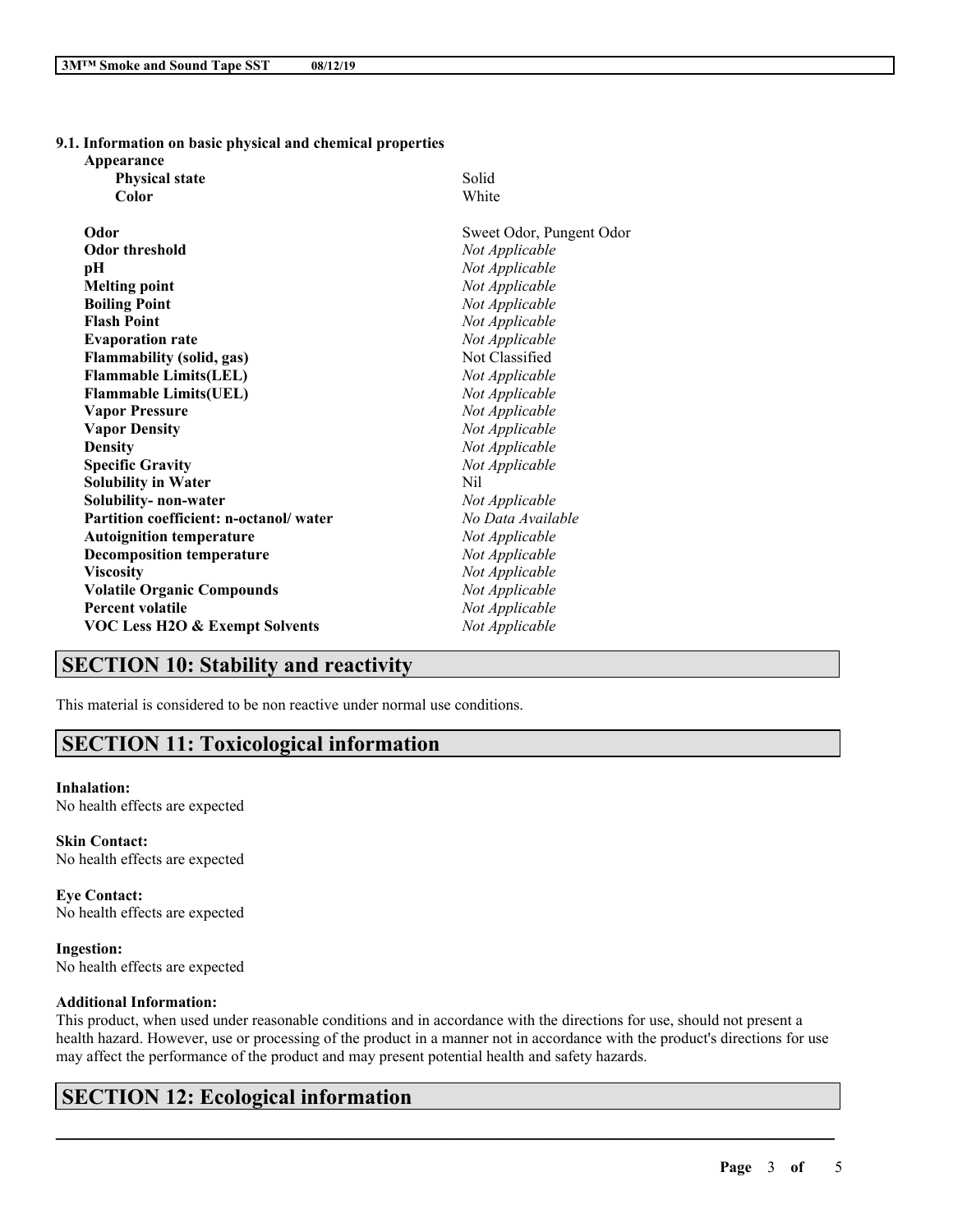This article is expected to present a low environmental risk either because use and disposal are unlikely to result in a significant release of components to the environment or because those components that may be released are expected to have insignificant environmental impact.

### **SECTION 13: Disposal considerations**

Dispose of contents/container in accordance with the local/regional/national/international regulations.

### **SECTION 14: Transport Information**

Not regulated per U.S. DOT, IATA or IMO.

These transportation classifications are provided as a customer service. As the shipper YOU remain responsible for complying with all applicable laws and regulations, including proper transportation classification and packaging. 3M transportation classifications are based on product formulation, packaging, 3M policies and 3M understanding of applicable current regulations. 3M does not guarantee the accuracy of this classification information. This information applies only to transportation classification and not the packaging, labeling, or marking requirements. The original 3M package is certified for U.S. ground shipment only. If you are shipping by air or ocean, the package may not meet applicable regulatory requirements.

# **SECTION 15: Regulatory information**

#### **Chemical Inventories**

This product is an article as defined by TSCA regulations, and is exempt from TSCA Inventory requirements.

### **SECTION 16: Other information**

**NFPA Hazard Classification Health:** 0 **Flammability:** 1 **Instability:** 0 **Special Hazards:** None

National Fire Protection Association (NFPA) hazard ratings are designed for use by emergency response personnel to address the hazards that are presented by short-term, acute exposure to a material under conditions of fire, spill, or similar emergencies. Hazard ratings are primarily based on the inherent physical and toxic properties of the material but also include the toxic properties of combustion or decomposition products that are known to be generated in significant quantities.

| <b>Document Group:</b> | 35-9869-5 | <b>Version Number:</b>  | 2.01     |
|------------------------|-----------|-------------------------|----------|
| <b>Issue Date:</b>     | 08/12/19  | <b>Supercedes Date:</b> | 03/14/17 |

DISCLAIMER: The information in this Article Information Sheet (AIS) is believed to be correct as of the date issued.3MMAKES NO WARRANTIES, EXPRESSED OR IMPLIED, INCLUDING, BUT NOT LIMITED TO, ANY IMPLIED WARRANTY OF MERCHANTABILITY OR FITNESS FOR A PARTICULAR PURPOSE OR COURSE OF PERFORMANCE OR USAGE OF TRADE.User is responsible for determining whether the3Mproduct is fit for a particular purpose and suitable for user's method of use or application.Given the variety of factors that can affect the use and application of a3Mproduct, some of which are uniquely within the user's knowledge and control,it is essential that the user evaluate the3Mproduct to determine whether it is fit for a particular purpose and suitable for user's method of use or application.

3Mprovides information in electronic form as a service to its customers. Due to the remote possibility that electronic transfer may have resulted in errors, omissions or alterations in this information,3Mmakes no representations as to its completeness or accuracy. In addition, information obtained from a database may not be as current as the information in the

 $\mathcal{L}_\mathcal{L} = \mathcal{L}_\mathcal{L} = \mathcal{L}_\mathcal{L} = \mathcal{L}_\mathcal{L} = \mathcal{L}_\mathcal{L} = \mathcal{L}_\mathcal{L} = \mathcal{L}_\mathcal{L} = \mathcal{L}_\mathcal{L} = \mathcal{L}_\mathcal{L} = \mathcal{L}_\mathcal{L} = \mathcal{L}_\mathcal{L} = \mathcal{L}_\mathcal{L} = \mathcal{L}_\mathcal{L} = \mathcal{L}_\mathcal{L} = \mathcal{L}_\mathcal{L} = \mathcal{L}_\mathcal{L} = \mathcal{L}_\mathcal{L}$